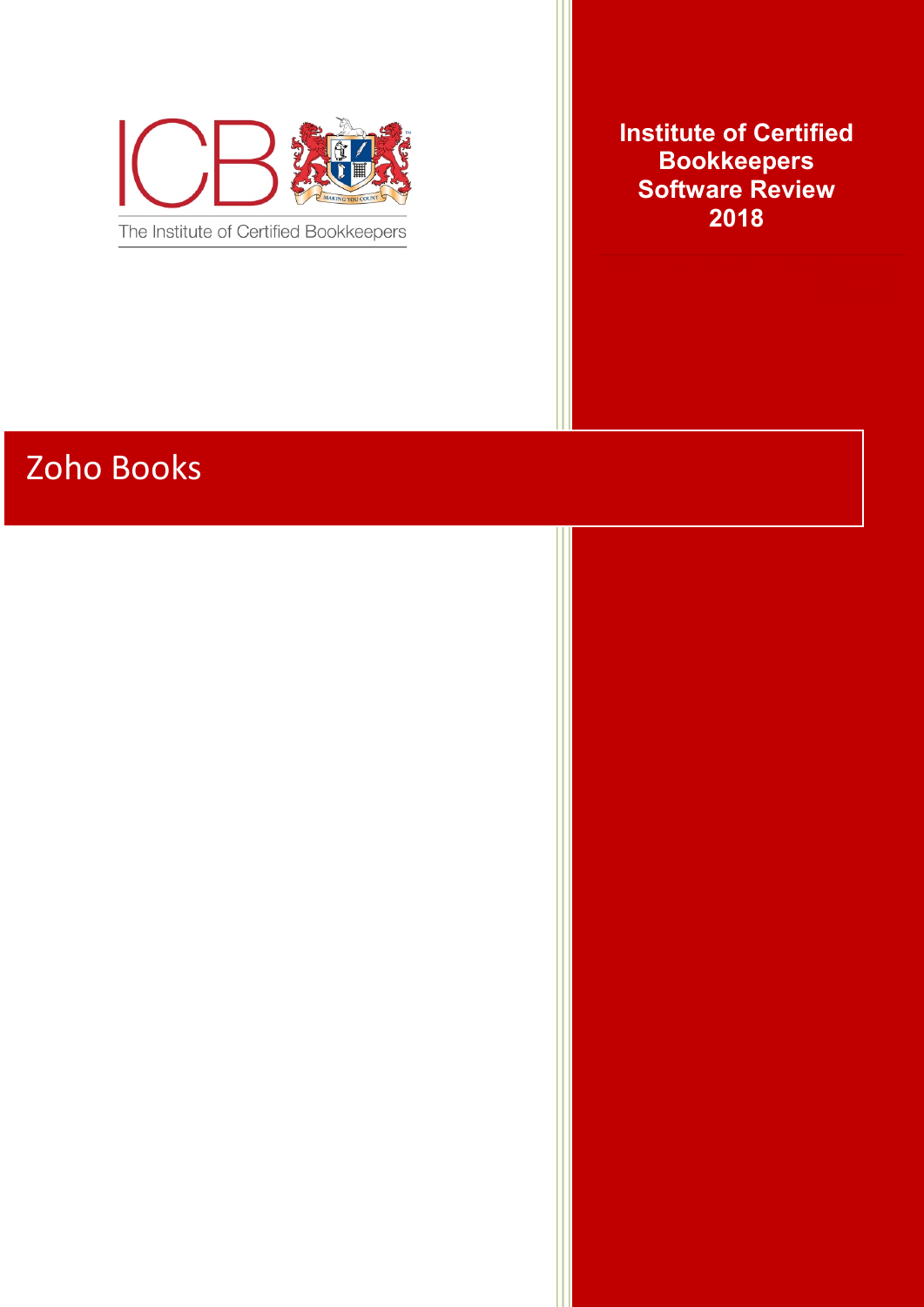# *Company Background*

**Zoho Books** originates from the USA (the company originally founded in 1996 under the name AdventNet), and now has support centres all over the world. This accounting solution comes from a suite of other products under the Zoho brand – CRM, HR,email & collaboration solutions , which can work together to provide a whole business management solution. Zoho Books is also a standalone product. I tested the GB version, and, without wanting to give the game away completely, let's just say, have fallen helplessly in love!

# *Setting Up*

Sign up process: quick and easy sign up just using an email address and password – there is a free 14 day trial to get you up and running. Registering for an account triggers a welcome email which contains links to a 'how to' video and the (very helpful) help section. You can also set up two factor authentication on your account (now or later) which is becoming standard but by no means general practice and is recommended. There are some webinars available to give an overview on how it all works, but actually I found these too wordy and a bit unclear – which is exactly the opposite of my general experience with the product so don't let that put you off! Might be useful if you are good at learning that way, but I like to dive straight in, and luckily this is a really intuitive system!

In the opening screen you input basic company details and can then choose which additional modules of the software you want to use (if any). Those provided are Estimates, Retainer Invoices, Timesheet for Time Tracking, Price Lists, Sales Orders, Purchase Orders, and Inventory. These features, whilst not all individually tested, enable the software to be very flexible to different business needs – retail businesses or general management of stock for example would provide a good option for someone needing those extras. If billing by the hour, having this facility built in to your accounts is a great feature.

Also in set up you get the chance to integrate a payment scheme via Go Cardless, PayPal, Stripe etc. I loved that this was so easy to do from the get-go as its proved quite long winded in other programmes to link to payment merchants.

Opening balances are easy to set up through the menu prompts. New accounts can be created as you go. You can save opening balances before you've balanced them – the system will create an opening balance adjustment which can later be corrected. The layout is very clear, with debits and credits in separate columns. You can go back and edit the opening balances at any time.

All the settings can be changed or updated at any time through the settings menu on the dashboard.

# *Chart of Accounts*

This is also part of the set up, and is organised by type of account but you can also order it by name, or you can give each nominal an account code and organise it that way too. Very flexible. Some of the accounts can be deleted, others not, but you can edit the names of the accounts if you wish. I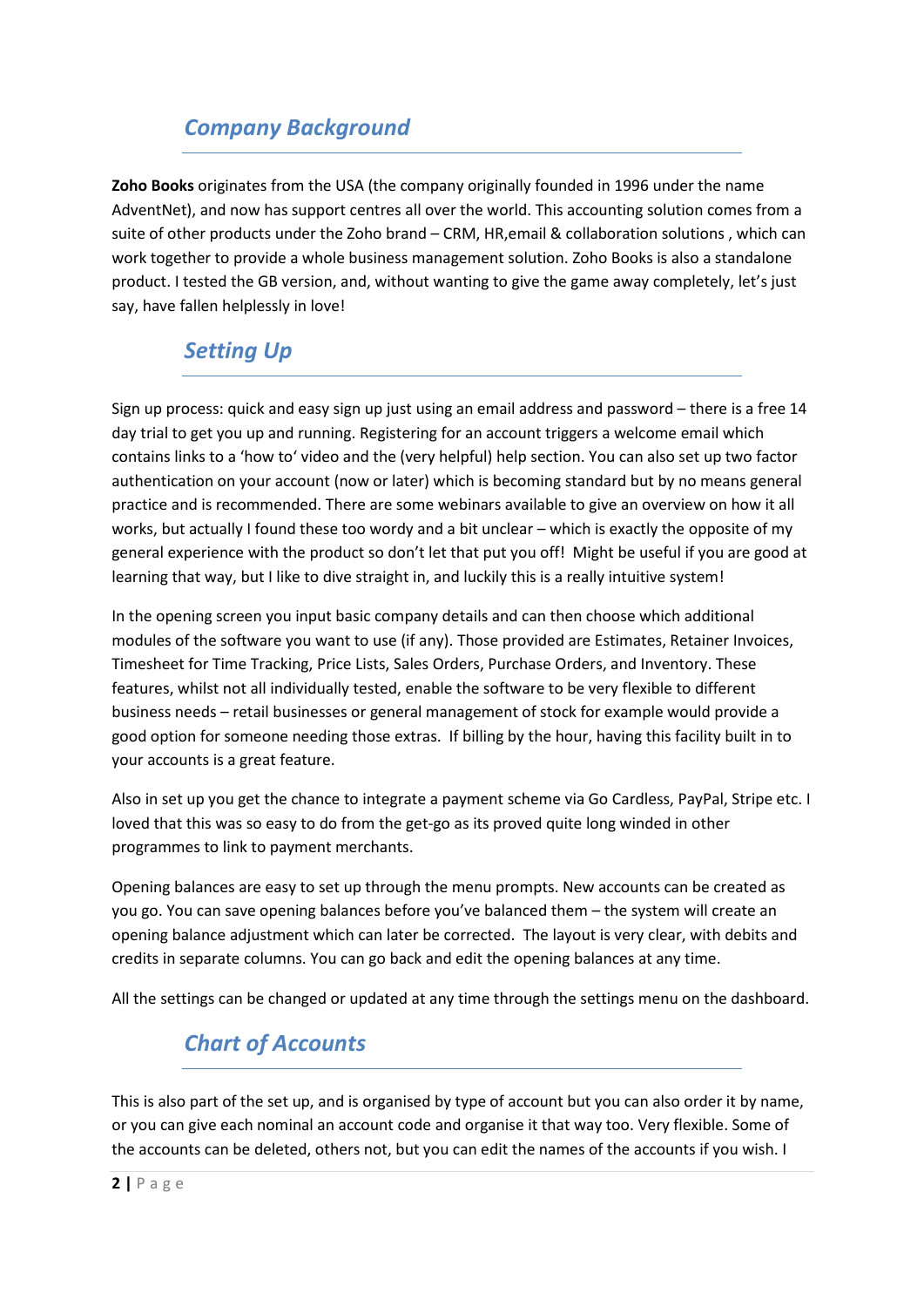wasn't clear as to why some of the accounts couldn't be deleted (air travel expense, for example) but it's a minor niggle. There is a facility to attach a file to each nominal if you wish. You can also look at all transactions held in the account on this page. Really easy to add new nominals under each type of account (income/ asset etc). You can also import or export the chart of accounts via a .csv file. A template for import is provided so you can cut and paste data in from a different system.

## *Bank Feeds*

These are pretty standard now in online software and no exception to that, Zoho offers feeds to most UK banks. I set up my trial version with a feed from Yorkshire Bank. Once pulled through (which it did without fuss) the interface is really clear and laid out well, again with credits and debits separated out into columns and lots of transactions visible at any one time due to the nature of the layout.

# *Other settings*

Reporting Tags can be set up too – these will track any transaction in the same way as Sage Departments – by location/ salesperson etc. Again – easy and quick to set up and simple to apply at any stage. There isn't currently an option to make them compulsory, although I understand that this is in development and can be enabled shortly. The tags are entirely user generated and are two level – e.g. City – Leeds/ York etc and you can have multiple tags on a transaction as long as they from a different heading – i.e. you couldn't tag Leeds & York in the above example as they both come under Cities. There are other settings that will link this solution from others in the Zoho suite, but these were not tested in this exercise.

# *Appearance & Layout*

The screen presentation is always uncluttered and clear, whichever menu you are in– very easy to read and well laid out. The side bar with the menu options remains in sight at all times (although you can minimise it), which is important and useful. I did try to use it on a half screen on my desktop whilst writing the review and it didn't look good – but a minor gripe to do with formatting more than anything else.

Menu's are laid out logically and (nearly) everything is where you expect it to be. I would like to have seen Suppliers information under the Purchases menu and Customers under Sales, but these are all held in Contacts at the top of the menu – again – a minor niggle.

If a heading doesn't have a drop down menu, it can be opened in a new browser tab or window, which is essential if you are cross referencing between bank and invoices for example. I recently tested another product where this couldn't be done and it was SO frustrating!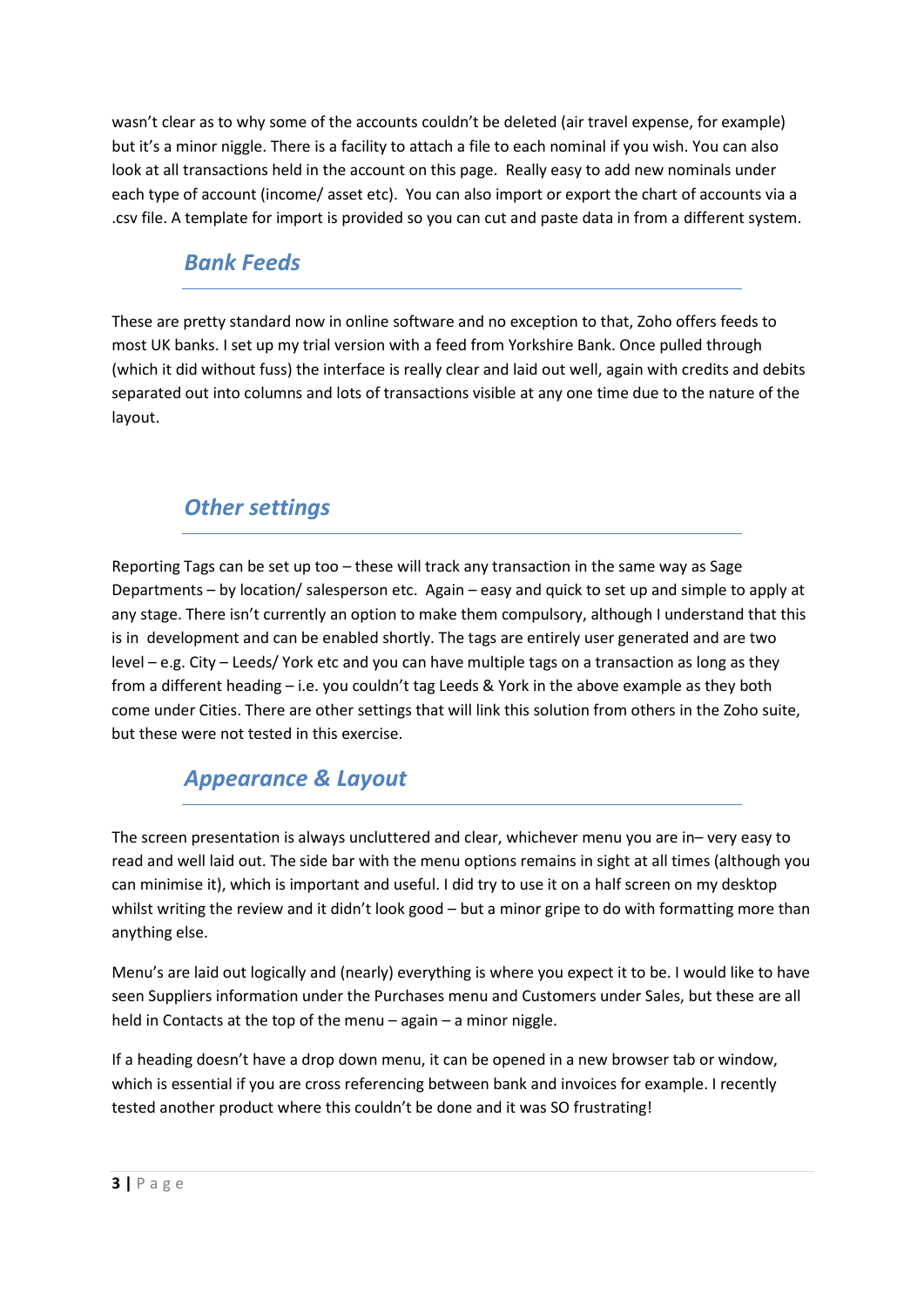## *Dashboard*

Once you're set up you can have a good look around. The dashboard is where you will find the graphs and charts that seem to be in every solution but that I never take any notice of at all… everything here is pretty and clearly labelled, and clickable, but I am going to head straight into the rest of the side bar menu….

#### *Sales*

When entering your first sales invoice a menu appears to set your preferences around discounts/ shipping charges etc and VAT treatment. You can also add a salesperson if you wish, to track sales by individual.

Customers can be added when creating invoices with minimal required information, but plenty of info recordable if that's what you need, including the client's social media tags! You can also assign a user contact per customer to restrict other users looking at customers not in their remit. The system auto generates invoice numbers, but these can be amended if you wish to start at whatever number you choose, or you can manually enter them each time. Item details can be typed in, or you can set up an item list if selling stock items. VAT is easy to add, it can be included or excluded from totals, and you can set up new VAT rates if you wish.

The invoice templates are easy to customise (although they look pretty good anyway!) although my logo looked a bit pixelated when I uploaded it. You can change fonts etc and add extra fields and add T&C's at the bottom (editable for each customer). You can store different templates for different customers if you wish. If you can take payments by PayPal this link is added to the footer. Recurring invoices are easy to set up and invaluable for businesses like mine where the invoices are the same every month.

Once complete, you can save and share/ print/ send or even schedule when you want to send it – this would be enormously useful for one of my clients and not something I have found before. You can also tick a box to send the customer a statement at the same time as the invoice – really useful for clients who have multiple invoices and another great feature. It's the little things that make a difference!

Each invoice holds its own mini audit trail where you can see when it was created/ sent etc. At the bottom of each created invoice is an option to see the journal behind the transaction – I love this feature and will find it very useful.

#### *Receiving Payments*

Payments can be recorded in the invoices screen by clicking on the red Record Payment button – you can enter all the relevant info here. Straightforward to receive payments to any of the bank accounts or cash, part payments or payments in full, AND you can tick a box to send a thank you note to the customer which gets automatically emailed on saving the payment. Fab!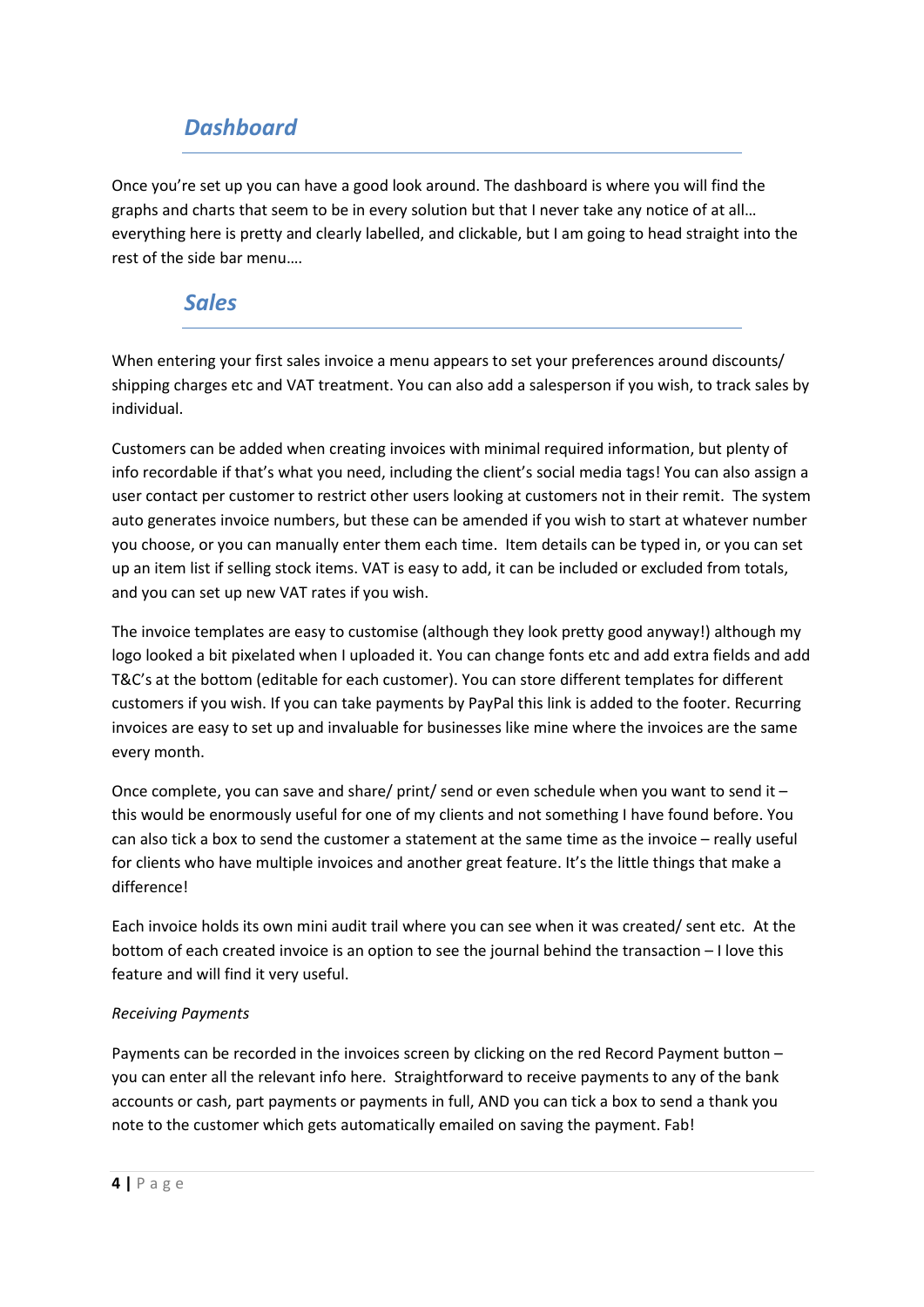Small niggle is that if you receive a payment on account, or overpayment from a client, you can't enter this in the Record Payment screen, it has to be done through Payments Received in the Sales sub- menu – I struggled to find this for a while and wondered why it wasn't built into the Record Payment screen. The payment can be allocated to the next created invoice at draft stage if you wish, so easy enough to do, just a bit of a workaround in terms of menus.

#### *Bank*

The bank feed shows all transactions coming in. You can filter the transactions to show those that are recognised or potentially matched in the system – and then tick to accept/ categorise those that are correct. Its worth checking them though as, as with other systems, its not infallible!

Opening an unrecognised (i.e. unmatched) transaction line will show you any suggested matches or likely postings based on your transaction history, and these are simple to accept or edit.

You can post all other transactions direct from the bank feed – click on the line item to categorise/ allocate an account, vendor, date, VAT etc plus spaces for a reference and description and you can also attach receipts. You can easily create a Rule to post regular transaction using the same criteria – the option to do so pops up once you have saved a transaction. This is SO useful – I have never found the rules work in Xero as its slightly complicated (!) but this was super easy. You still need to 'categorise' each entry (i.e. open and save it) but the details are prepopulated based on the rule.

By categorising a line entry, the system posts the entry and then removes it from the screen showing the bank feed line items. Categorised lines then need to be Reconciled through bank reconciliation – the tab for which is a bit hidden away in the settings button on the top right of the screen. I'd like a bigger button making it clear where to reconcile the account or pull reconciliation reports, in the banking screen. Being a bank rec addict I like this extra step of reconciling to statement, which is very similar to Quickbooks, as it ensures that you have captured everything correctly in the period, but Xero doesn't require this step and often bank feed errors mean that the balances are wrong, which then take ages to notice and find. If you have matched a transaction on the bank screen it will be auto selected in bank rec, so if you have categorised everything already, the reconciliation will balance and you just need to press reconcile to clear the history down. Super easy.

Multi – currency is enabled by default, and exchange rate feeds are enabled to give you a date linked value – so useful if you have clients that travel and come back with acres of receipts in euros etc! When posting a transaction you can determine the currency you want to use and the exchange rate conversion means the actual value of the transaction n your base currency is automatically recorded.

# *Purchases*

Purchase invoices are created per Vendor (rather than supplier). Invoice numbers have to be created by the user. The help says that they 'don't need to be auto generated' but actually I wish they were - it's very much easier to find things, especially if they are paper invoices. Luckily there is the ability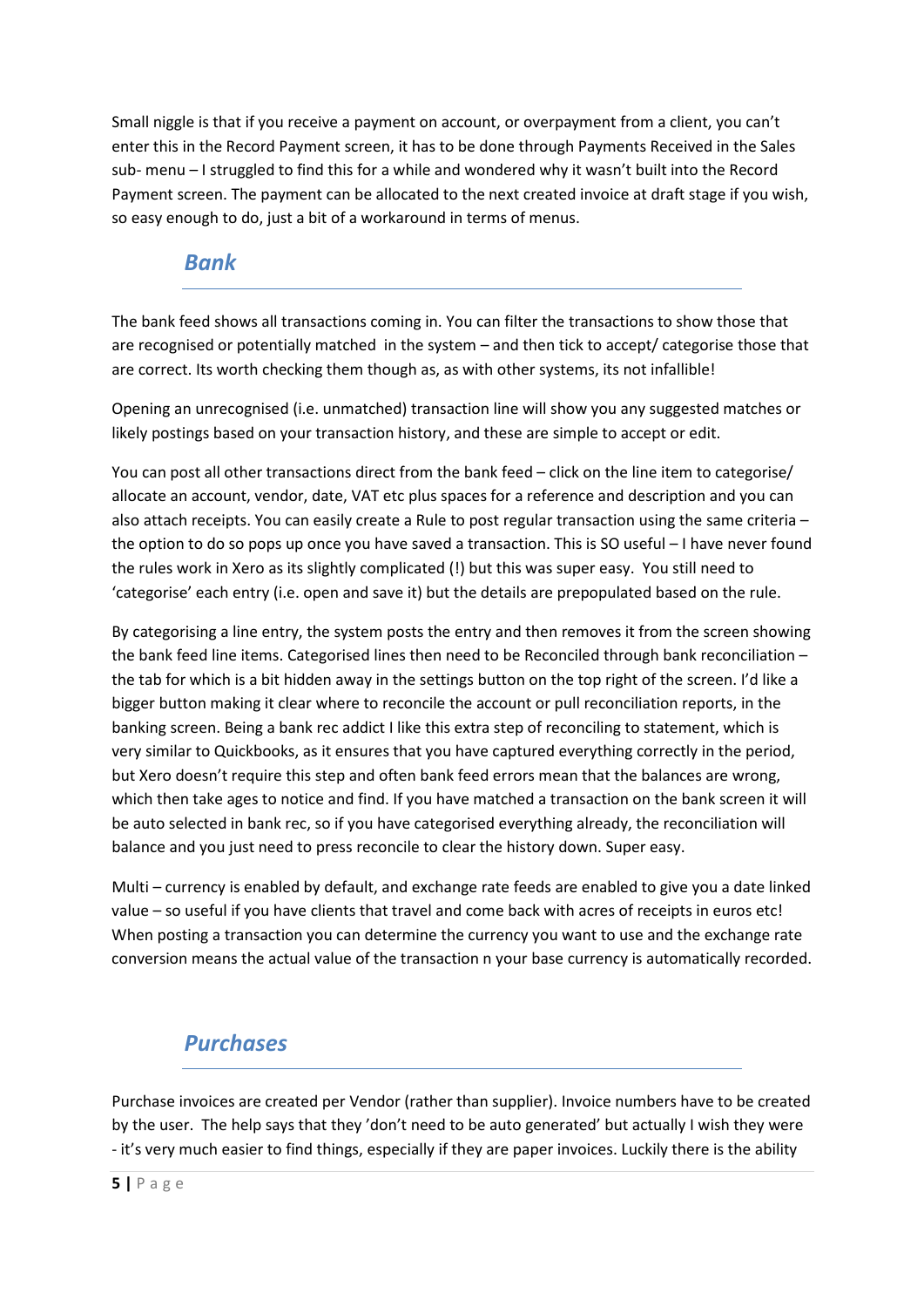to create additional custom fields on the invoices (sales & purchases) including the ability to add a consecutive number sequence as mandatory which is easy to do and neatly gets around this

Here's an odd thing - when you create an invoice from a supplier, it creates a PDF that looks exactly like a sales invoice with your company logo etc. I have no idea why? You can attach a PDF or photo of the actual invoice to the record, but this doesn't appear except as a link. I found this a little confusing – it works well in the sales invoice screen, but I kept thinking I was in sales when actually it was purchases…. Would be better if you screen shot the actual bill and that appears in the window instead?

A nice touch though is that when creating a purchase invoice, you can choose whether to make the expense billable to a customer – and/ or assign it to a Project (different to Reporting Tags and relate to time keeping per client). If an expense is marked as billable you assign it to a customer and it will pop up as a reminder when you next create an invoice to the customer. In the meantime it is flagged as UNBILLED in the expenses transaction log.

# *Autoscan/ Document Upload*

Hidden away in the document folder icon top right of the screen, is the option to enable Autoscan (at additional cost) – this will scan uploaded purchase invoices/ receipts etc and categorise them, entering basic info for you to view and save. It takes a little while! Once processed, you open the document in the folder and assign to a transaction type and then the captured data is prepopulated. In the example I tried, it correctly assigned a vendor name, total payable and date of issue without any problem. I've not used autoscan before so good to know it works, and it's a useful component here instead of having to pay for third party scanning via Receipt Bank etc, although I'm guessing for large volumes of transactions you may still want to out source this element. Up to 50 scans are charged at £4 a month with a sliding scale thereafter

You can also enable a default mail box, to which you can send emailed documents. These can also be scanned and turned into prepopulated transactions as above, or held as a document for you to then assign to a transaction type and fill in all the information. Helpfully, if you do this, it opens the document and keeps it open while you log all the info.

## *Journals*

One of my bug bears is an accounting solution where journals are hard to locate (Quickbooks!) or you can't journal to bank accounts etc (Xero!). In Zoho, the Manual Journal tab is top of the list under the Accountant menu and journals are really easy and user friendly to post. You even get a 500 character notes section which means you can write pretty comprehensive notes if you need to. You can journal to bank accounts and assign transactions to a contact to post to a debtor or creditor account. Once created you get another PDF style document appear, so you can see exactly what is in the transaction. You can also see the list of journals created, which are sortable by date, number etc.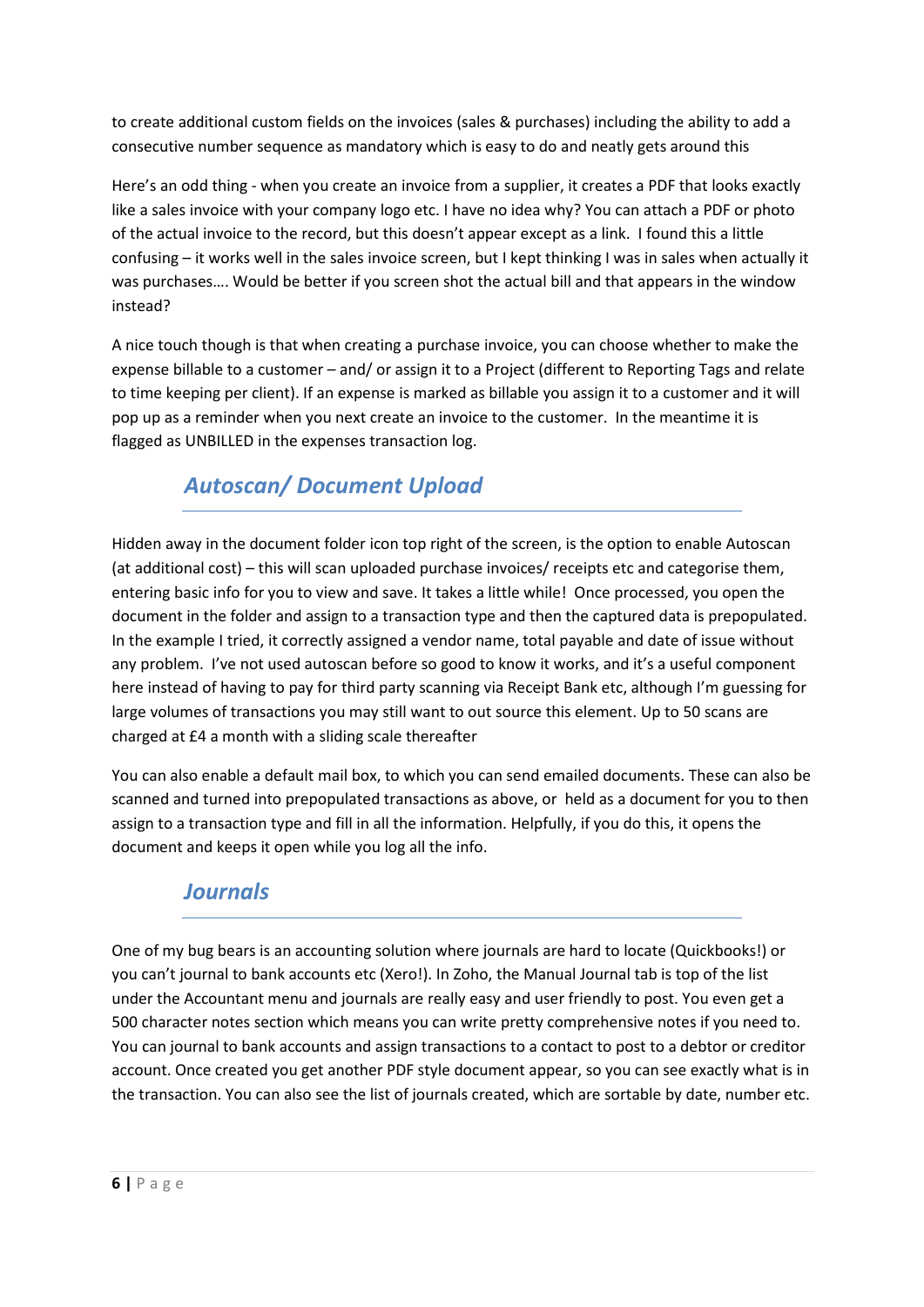#### *Contacts*

Every customer or vendor you create in Zoho gets stored away under the Contacts tab in the side bar menu. This means you can easily find anyone you have done business with. You can choose to see everyone, or just customers or vendors etc from the wide range of options in the drop down menu depending on how you have categorised your contacts. Clicking on a contact will open up their log, where you get a really comprehensive overview, plus tabs for Comments (write notes to remember salient points), list all the transactions you have had with them, see emails you have sent (if you link your account via gmail it will suck through all conversations you have had), and a statement of what's gone in and out to them in any given time period. I love the fact that you can get statements for suppliers as well as customers which some solutions don't seem to think is important (it totally is!) and that you can print, email or share it straight away from that screen.

The only sticking point for me is that you can't have a contact who is a customer AND a vendor – you have to have separate contact logs for each.

#### *Payroll*

There is no payroll option with Zoho, but you can bet your life they are working on it…. And in the meantime the ease of posting journals will make it easy enough to work around.

#### *VAT*

The VAT return screen is under Reports on the side bar menu, and, as with everything in this programme, is quick and easy to use. The programme supports flat rate, cash and accrual VAT, plus international VAT and reverse charging too. If you have transactions that miss the quarter end filing they can be included in the next return by simply ticking a box – no complex exception reports here!

Enter the dates of your regular returns and you can view a VAT100 for the period. The totals shown in the relevant boxes are all clickable to show transactions included. You can leave comments on the return (for your own use) which is a good feature. The VAT100 can only be exported as a PDF, although the individual reports per line can be downloaded as excel etc too.

Bulk export all transactions of VAT Return in a single file is available. Finding the single report that detailed all of the transactions captured in the VAT return was very well hidden - I would have liked this to have been much more clearly accessible as its a feature I use a lot with clients

#### *MTD*

Currently you cannot file your VAT return within Zoho, just mark it as filed, but online filing is coming online in April 2019, and is already possible via a BETA version currently being trialled. I have no doubt that this will be an excellent and easy to use addition to the existing VAT reporting.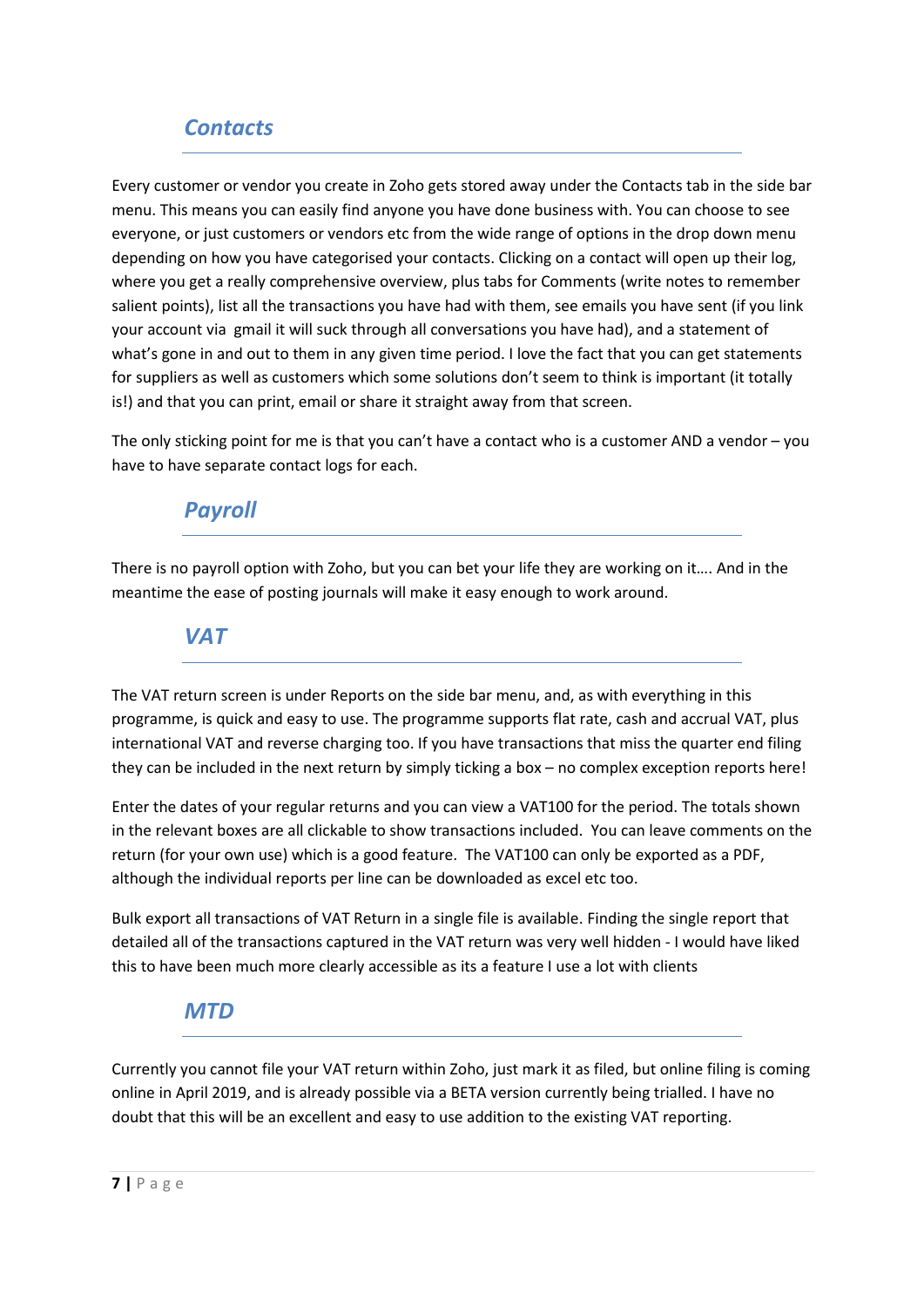## *Reporting*

There are multiple reports available, form the standard P&L to Refund Histories, Activity Logs & API usage. All reports are customisable although there didn't seem to be an option to save a particular format to use in future periods. You can also schedule a report to generate and be emailed to a contact on a specific date and time, which I imagine would be very useful. Reports can be pulled using a combination of set up tags to really focus the data, and all can be exported to PDF, or Excel files. I liked the simplicity of some reports - Customer Balances as opposed to Ageing summary for example, and think many of my clients would understand these a lot better too!

#### *Automation*

Under settings the Automation modules enable you to create rules to perform certain actions automatically. These are created as Workflow rules, and it took me a while to get my head around this – but it could potentially be really useful in a large scale business with many team members… The example given in the help is that of a congratulatory email being automatically sent to team members if an estimate of over £1000 is accepted by a client – although a huge range of variables can be chosen to produce a vast range of automated responses. The steps to explain the process are clear, but lengthy. I tried to set up an alert to email me when a payment against an invoice was created, but I got a bit lost in the process and it didn't work, but this will be entirely down to my abilities! As a bookkeeper for small businesses (sole traders and companies with just a handful of employees) I'm not sure I would use this functionality myself, but it might be a good selling point for a large client, particularly if you possess the skills to set them up with workflow rules that tell them when important events have occurred around their finances.

## *Mobile App*

The phone app for Zoho is just as user friendly as the desktop version, and, again, I found it easier to do certain things than in the Xero app, which is quite limited, especially around bank transactions. Sadly, it doesn't have the automated photo recognition option that the Quickbooks app has to categorize receipts, but hey, I can live with that It has LOADS of good and useful functions, and would be an excellent option for people who want to manage their business on the run.

#### *Help*

Each page has a pop up help 'page Tips' with FAQ on each topic on that page. All are clickable and will open in a new tab. The general Help pages are really easy to search and had answers to everything I asked of it, although some of the answers were quite brief!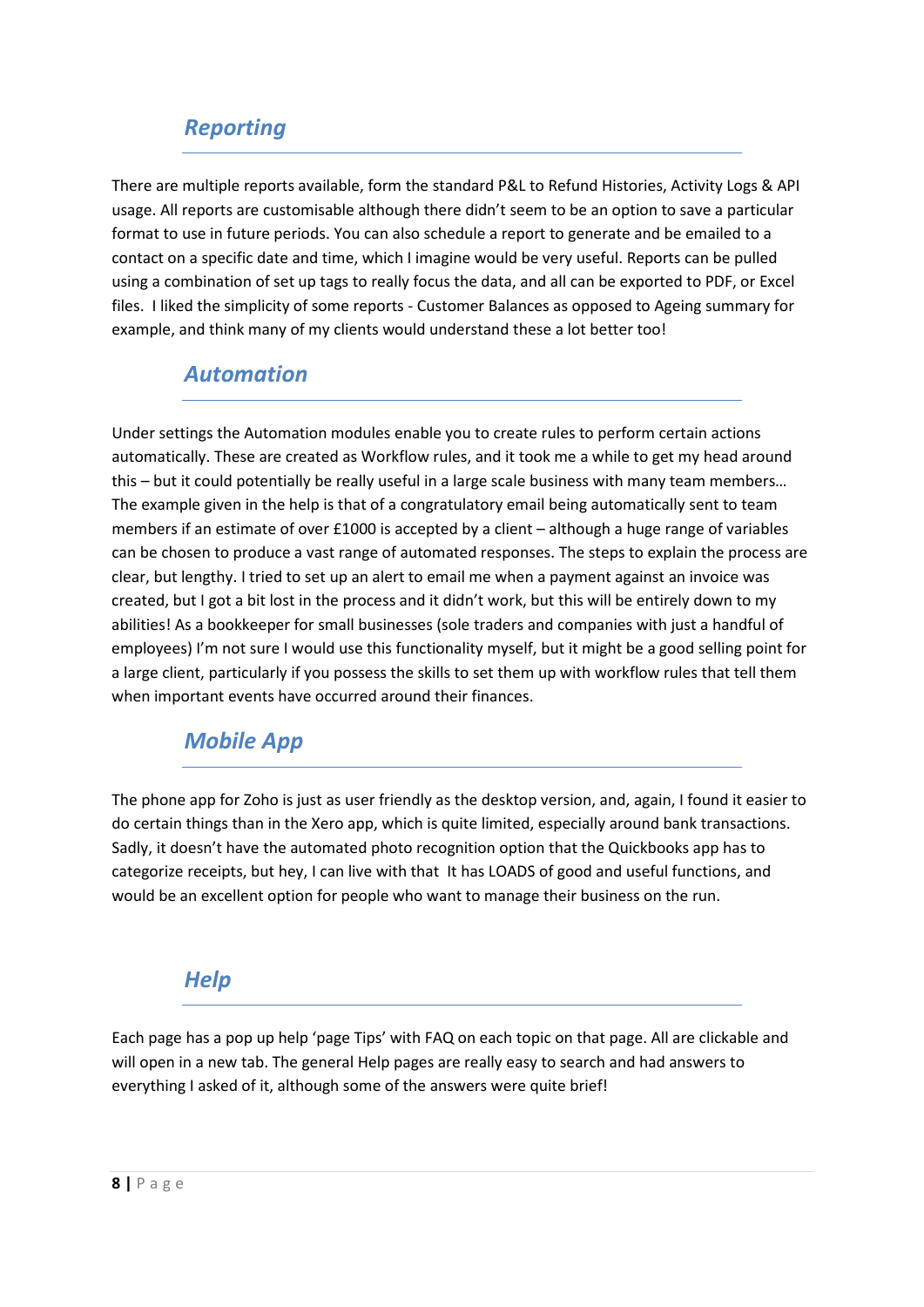# *Other stuff*

Within Zoho is the ability for clients to log in to your businesses portal to see their invoices, estimates and to make payments. The portal is defined by a URL which you can partly alter if you wish before sharing with clients. Nice touch and similar to Xero but without the need to set up an account which is good.

You can have multiple users per account (at extra cost) and user permissions can be clearly defined to give access to only certain parts of the system. A single user (£6 a month) can invite in an advisor for no extra cost, £12 a month will get you 3 users, £18 a month will get you 10 users. The packages also give a sliding scale of number of contacts etc. As an accountant you can apply to be an advisor, attend a free webinar, and then use Zoho for your own books for free whilst offering out the service to clients. I am definitely doing this!! The marketing around the programme is also slick and impressive without being too showy-offy (!) or trying too hard. A great balance and made a great impression on me.

#### *Summary*

#### **Great Things about Zoho Books!**

- Set up process very quick and easy with good clear steps to get up and running
- Payment processing (PayPal etc) and bank feeds very easy to set up from the beginning
- Straightforward and uncluttered interface and headings
- Menu's that are comprehensive and clear
- Bank rules that are super easy to set up
- Multi-currency available with exchange rate feeds enabled
- Scheduling sending of invoices
- Option to send a statement with an invoice genius!
- Thank you notes emailed when payments posted against an invoice
- Reporting tags
- Billable expenses that flag up for inclusion on customer invoices
- Everything is editable!
- Autoscan on documents (at extra cost)
- Transactions that are entered after a VAT quarter has been closed will be included in next quarter just by ticking a box on the VAT return
- Ability to schedule reports to be sent by email on specific dates and times.